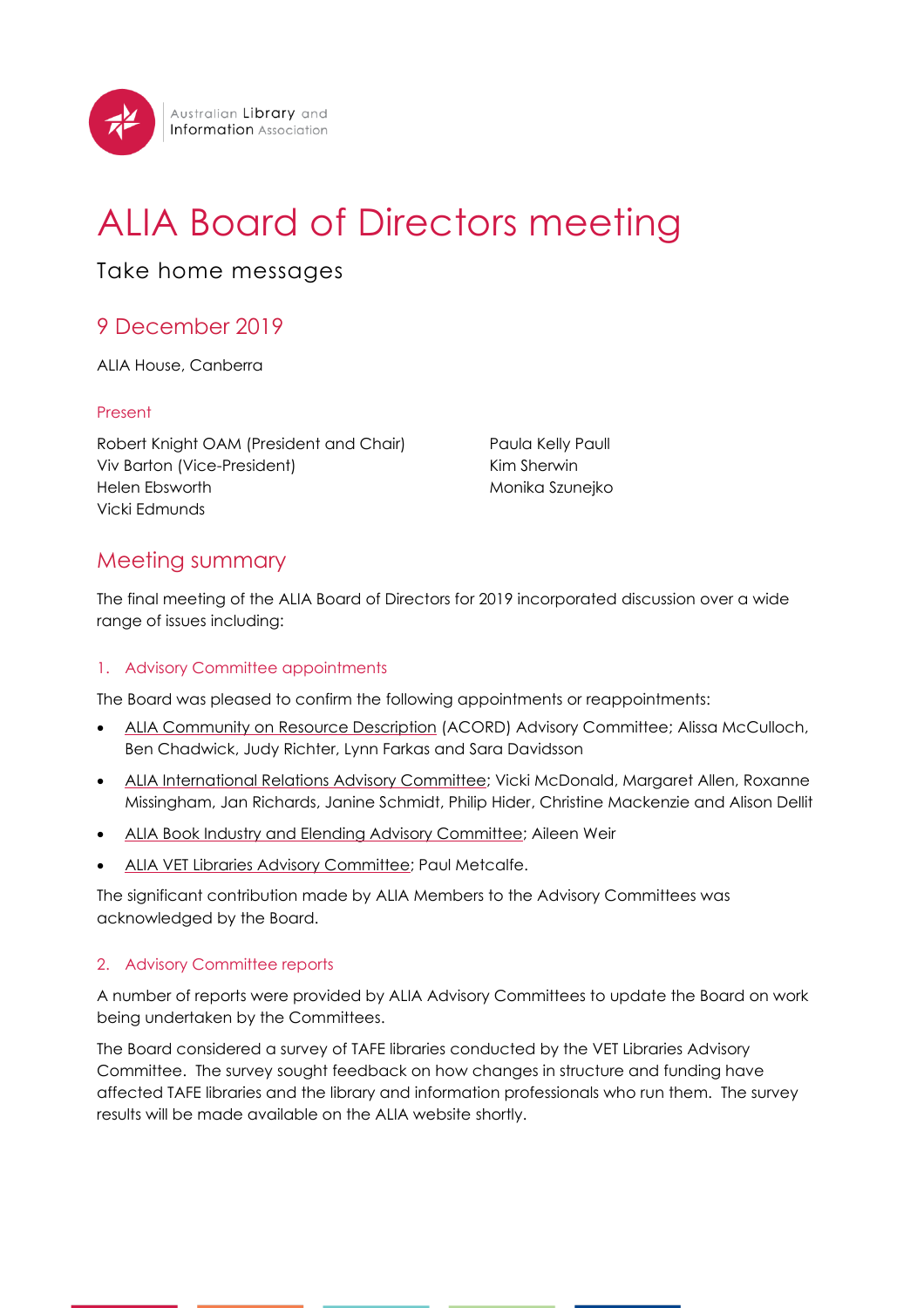The Board considered a report of a review of the Interlibrary Resource Sharing (ILRS) Code conducted by the ALIA Interlibrary Lending Advisory Committee (ILLAC). The Board was pleased to welcome Margarita Moreno, the Chair of the Committee to the Board meeting to discuss the findings and recommendations contained in the report.

Aileen Weir, Director, Digital Business, National Library of Australia also joined the Board to provide a useful update on Trove Collaborative Services.

#### 3. Excellence Awards

Each year the ALIA community recognises excellence in professional practice and research within the field of library and information management.

The Board was pleased to confirm the awarding of an [ALIA Research Grant](https://www.alia.org.au/news/19744/2019-alia-research-grant-award-goes-kirsten-thorpe) Award to Kirsten Thorpe for her research project '*National Survey on Aboriginal and Torres Strait Islander Employment in Australian Libraries'.*

The [HCL Anderson Award](https://www.alia.org.au/news/19529/alia-recognises-jan-richards-hcl-anderson-award) is the Association's highest honour that can be bestowed on an Associate Member of ALIA. The Board was especially pleased to confer this award on Jan Richards AM FALIA (CP) in recognition of her outstanding service to the industry domestically and internationally.

An Excellence Awards panel is appointed each year to review nominations for the various ALIA Awards. Board members expressed their appreciation to the following ALIA Members for their willingness to serve on the 2020 panel: Robert Knight (chair), Lyndall Ley, Vicki McDonald, Ann Ritchie and Jan Richards.

#### 4. ALIA policies & guidelines review

As part of an ongoing review the following ALIA policies and guidelines were approved by the Board:

- Australian guidelines on library [and information services for people with disabilities](https://www.alia.org.au/about-alia/policies-and-guidelines/alia-policies/guidelines-library-standards-people-disabilities)
- [Professional development for library and information](https://www.alia.org.au/about-alia/policies-standards-and-guidelines/professional-development-library-and-information-professionals) professionals
- ALIA's role in the education [of library and information professionals](https://www.alia.org.au/about-alia/policies-standards-and-guidelines/alias-role-education-library-and-information-professionals)
- [Courses in library and information science](https://www.alia.org.au/about-alia/policies-standards-and-guidelines/courses-library-and-information-management)
- Employer roles and responsibilities [in education and professional development](https://www.alia.org.au/about-alia/policies-standards-and-guidelines/employer-roles-and-responsibilities-education-and-professional-development)
- [ALIA Australian Public Library Alliance](https://www.alia.org.au/alia-australian-public-library-alliance-apla-statement-fines-overdue-items-australian-public) library fines statement.

The Board thanked all those who contributed to the development and review of these important guidelines and policies.

#### 5. Strategic plan update

An updated strategic plan that sets the direction for the Association to 2023 was confirmed by the Board. The updated plan is available on the [ALIA Website.](https://www.alia.org.au/sites/default/files/documents/2019-09-16%20ALIA%20Strategic%20Plan%202019-2023%20final.pdf)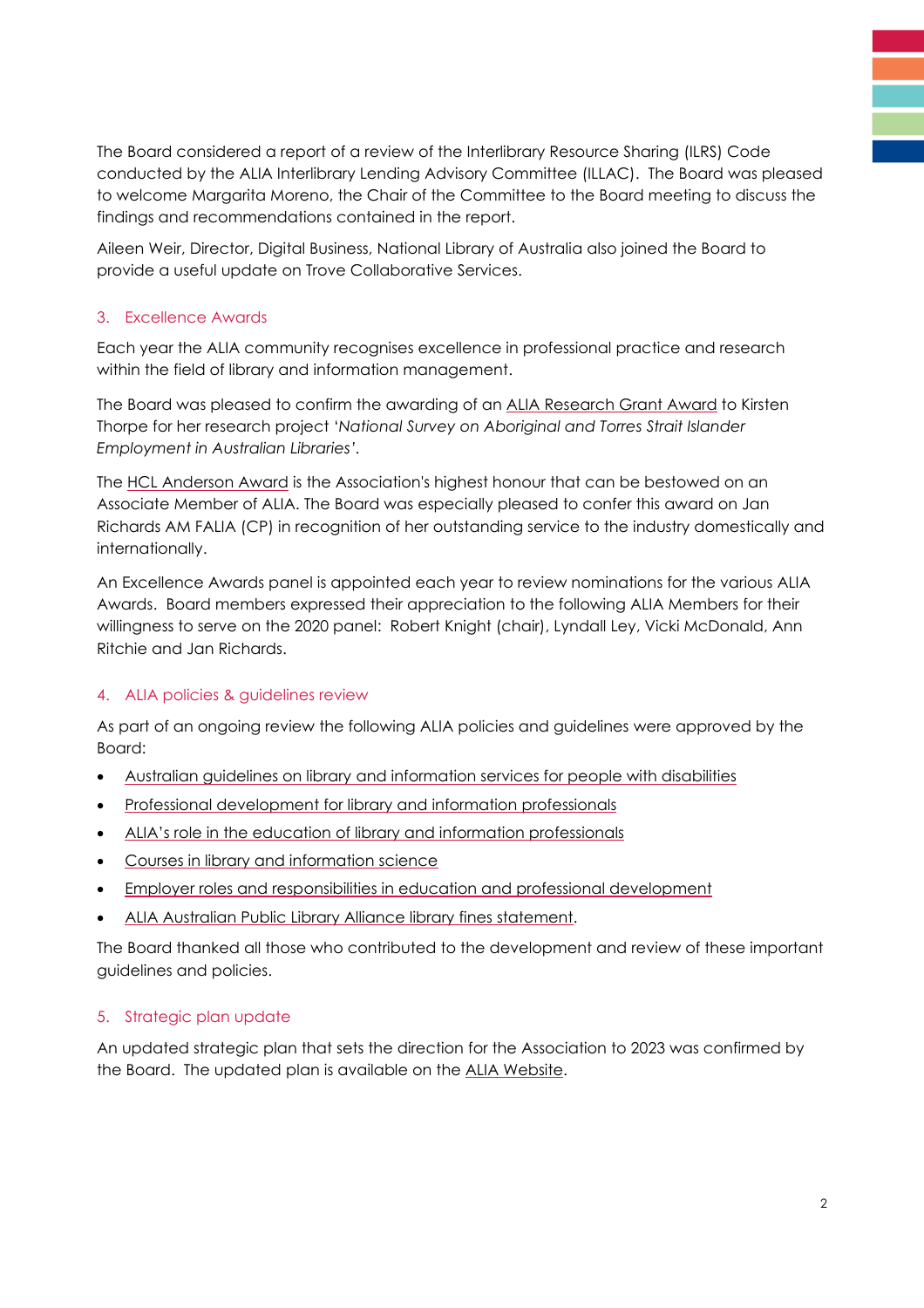#### 6. President's theme update

[Leadership](https://www.alia.org.au/advocacy-and-campaigns/leadership) is the theme chosen by Robert Knight, the current ALIA President. The Board received a report noting that a survey has been conducted to ascertain where the sector is performing well, and where there is room for improvement, in order to produce the 'NextGen Leadership [Scorecard](https://www.alia.org.au/sites/default/files/2019%20NextGen%20Leadership%20Scorecard_0.pdf)', highlighting where we need to invest our energies going forward to improve leadership in the sector. The survey results are currently being analysed, and the resulting scorecard will be utilised as part of the ALIA Leadership & Innovation Forums that will be held around Australian early in 2020.

Viv Barton, ALIA Vice President (President-elect) has nominated education as the theme for her Presidential year commencing in May 2020. A [briefing paper and survey](https://www.alia.org.au/future-lis-education) have been produced to assess our current LIS education position and the size of the gap between where we are now and our vision. The survey results will be used to inform discussion at the ALIA Education Summit to be held on 4 May 2020 in Sydney in conjunction with the ALIA National 2020 Conference

[Indigenous matters w](https://www.alia.org.au/advocacy-and-campaigns/indigenous-matters)as the theme selected by former President Lyndall Ley. The Board discussed continuing progress in areas associated with this theme.

#### 7. Events

The Board received a summary of a number of events and meetings attended by Board members and ALIA staff including:

- A reception in November at Parliament House co-hosted by ALIA, ALIA Australian Public Library Alliance (APLA) and the National and State Libraries associations (NSLA) to celebrate the achievement of Australian libraries in 2019. Speakers included author/journalist Peter FitzSimons, Minister for the Arts Paul Fletcher and Shadow Attorney General Mark Dreyfus.
- Representatives from GLAM peak bodies across Australia gathered at ALIA House to debate stretch targets for the sector as part of the UN 2030 Agenda for Sustainable Development. From this discussion, a report was produced and an accompany survey has been prepared to aid wider consultation on the stretch targets. The survey and report are available at this [link.](https://www.alia.org.au/advocacy-and-campaigns/think-global-act-local)

#### 8. Advocacy

The Board considered the following ALIA reports and submissions and thanked all those involved in their preparation:

- [2019: a year in libraries](https://read.alia.org.au/2019-year-libraries)
- ALIA submission in response to [the data sharing and release legislative reforms discussion](https://read.alia.org.au/alia-submission-response-data-sharing-and-release-legislative-reforms-discussion-paper-october-2019) [paper October 2019](https://read.alia.org.au/alia-submission-response-data-sharing-and-release-legislative-reforms-discussion-paper-october-2019)
- Submission in response [to the Senate inquiry into nationhood, national identity and](../../AppData/Local/Microsoft/Windows/INetCache/Content.Outlook/MXT4SJBR/Submission%20in%20response%20to%20the%20Senate%20inquiry%20into%20nationhood,%20national%20identity%20and%20democracy%20discussion%20paper)  [democracy discussion paper September 2019.](../../AppData/Local/Microsoft/Windows/INetCache/Content.Outlook/MXT4SJBR/Submission%20in%20response%20to%20the%20Senate%20inquiry%20into%20nationhood,%20national%20identity%20and%20democracy%20discussion%20paper)

#### 9. Conferences

An update was provided on the planning for upcoming conferences including the [ALIA National](http://www.cvent.com/events/alia-national-2020-conference/event-summary-f5aec5f6e1504f079fb67b5e20b4adea.aspx)  [2020 Conference](http://www.cvent.com/events/alia-national-2020-conference/event-summary-f5aec5f6e1504f079fb67b5e20b4adea.aspx) to be held in Sydney in May 2020.